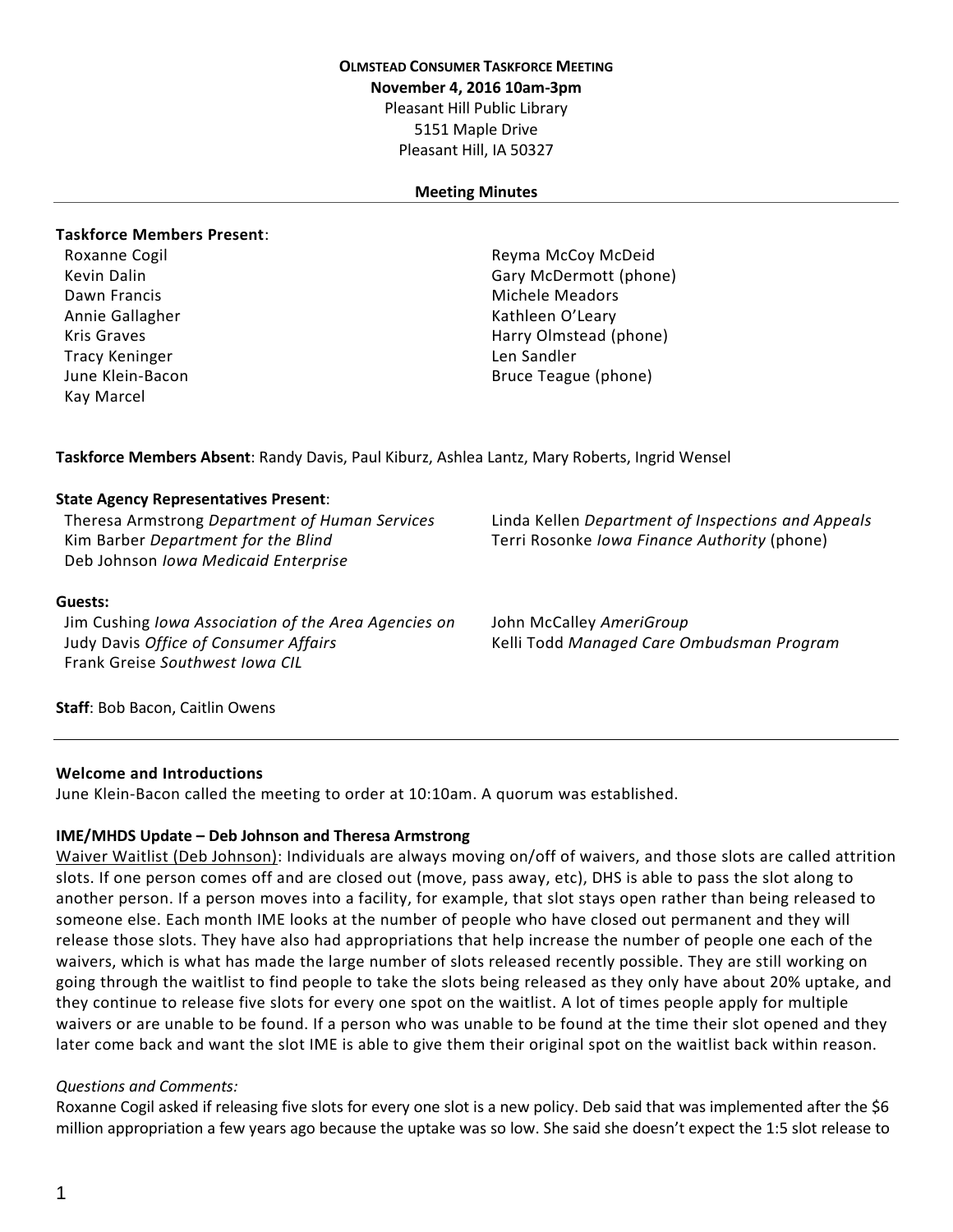continue much longer, but is necessary because the application dates they are working through are so old. She said they have been doing the 1:5 release for over a year now.

June asked if there are protocols in place for people who aren't enrolled with an MCO to do additional follow up in addition to a letter if they are unable to reach the person. For fee-for-service members this is handled by income maintenance workers. A letter is sent and they may try to call, but there is no formal process so each area may do it differently.

June asked if there are official protocols for the MCO's process for following up with people when a waiver slot opens for them. Deb said there is no written protocol, but the MCOs have expressed that they have been using multiple methods to reach people when a slot is available.

Certified Community Behavioral Health Clinics (Theresa Armstrong): Iowa applied for and was awarded a no-cost extension from SAMHSA that will allow the state to continue spending the dollars awarded by the grant to build the evidence based practice trainings and continue to provide technical assistance to the three clinics working towards certification. The application for the demonstration program was submitted on 10/31 and they hope to hear the results in December.

Children's Mental Health and Wellbeing Workgroup (Theresa Armstrong): DHS will submit a report to the legislature on December 15<sup>th</sup>. The workgroup has been looking at what an overall framework and structure to carry forward a children's system would look like. Two RFPs were recently awarded, one for children's crisis services and the other for learning labs. Seasons Center and Youth Services and Shelter were both awarded planning grants for children's crisis services, and had reports due in September which will be combined into a report to the legislature. Four Oaks in Cedar Rapids and the UI Division of Child and Community Health both received learning lab grants. Both organizations had to show that they had some sort of system of care that includes entities collaborating towards positive outcomes for children's mental health. DHS is hoping to get some data and information from those labs to inform a model and replicable framework.

MHDS Redesign Report (Theresa Armstrong): The Department is currently working on a report due to the legislature on November 15<sup>th</sup> on MHDS Redesign. The report has sections for each region with information on how they are structured, what is working well, finances, and governance; as well as a greater look at where the system is right now and strong suggestions for the legislature to move the progress further.

Olmstead Plan (Theresa Armstrong): Theresa shared that there is not a document to share, but the committee was able to look at the document to view the progress. She said currently DHS is working on making sure the information in the Plan is accurate and focusing on where the data is going to come from and ensuring it is accurate.

### *Questions and Comments:*

Dawn Francis said the Olmstead Plan Committee's biggest complaint with the last Plan was that it wasn't actionable enough. She said it is important to remember that it will be a living document, and she thinks the overall Plan is headed in the right direction. She said the new layout is much easier to understand and she is glad DHS is taking time to carefully look at the data points to make sure they are going to capture the appropriate information. June asked if it would be possible to share a copy of the Plan with the Taskforce in January. Theresa said she would try to make that happen, but MHDS has several reports due in the next month.

### **Managed Care Ombudsman Program Update – Kelli Todd**

### **Handout (link): Managed Care [Ombudsman](https://www.iowaaging.gov/sites/files/aging/documents/MCOP%20Monthly%20Report_092016.pdf) Program September 2016 Monthly Report**

Kelli Todd shared that June invited her to share more about the issues identified in the monthly reports and gave an overview of the September report (link above). The top three issues in September were changes in care settings, member losing eligibility status or denied services, and other issues under access to service/benefits. The main issue under change in care setting is finding appropriate care placement, and example being an individual moving temporarily into a hospital setting after an incident and then realizing that their previous setting no longer meets their level of need.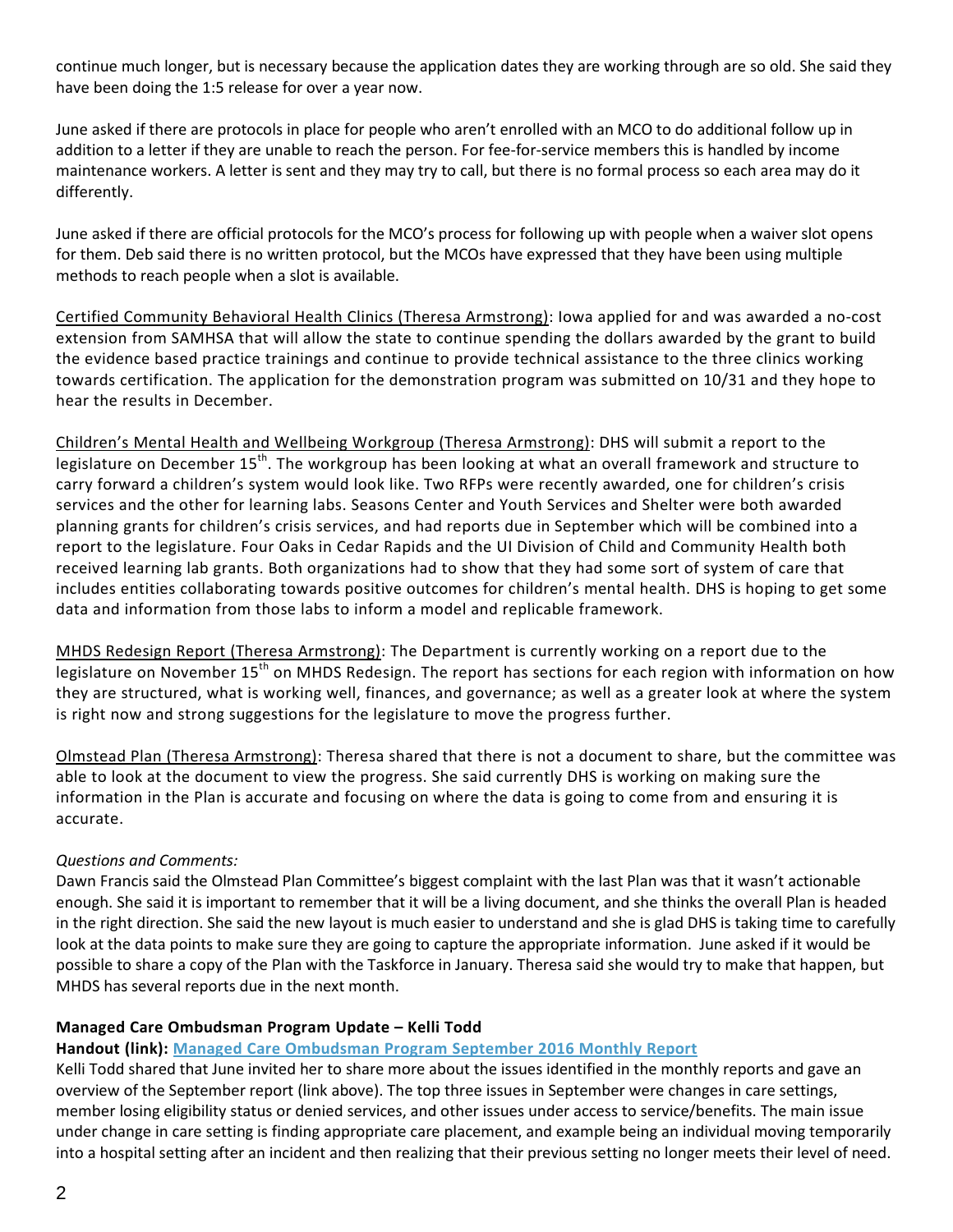This has been an issue in Iowa for a long time, but managed care is bringing it to the forefront. The biggest issues have been for individuals leaving hospitals and jails not having appropriate placements in the community. Their office has been working with the MCOs to make sure they understand the issue and the care needs so placement can be found as soon as possible.

# *Questions and Comments:*

Kay Marcel asked if placement includes coordinating services so people can live in the community. She said it is an important issue to the Taskforce and she believed the MCOs were charged to help build provider capacity. Kelli said yes, but they also have to make sure there are providers to provide that care which is a large systemic issue that needs attention.

Len Sandler asked whether the LTC Ombudsman's office keeps track of the outcome of the cases they open. He said it would be helpful in the monthly reports to give examples of the complaints using de-identified information so it is easier for those who read the report to understand what is happening, and from an advocacy standpoint it would help others give better reasons for why someone should contact the LTC Ombudsman's Office. Kelli said their goal is to solve issues to the satisfaction of the members. Dawn suggested adding a page to the report to add additional details on whether issues are being solved to the satisfaction of members. Kelli said it can be difficult to reach people after their cases have closed but they have considered that.

June asked if it is still possible to file an exception to policy to hold a waiver slot for someone who is going to be in a rehabilitation facility for more than 30 days to make sure they don't lose their spot. Kelli said that's something that needs to be brought up with the MCOs. She said people have been getting stuck on the term "exception to policy" because the MCO may say they aren't doing those anymore because that is no longer the terminology, but the process is still to work through your case manager and ask for what you need. Len asked if they could share some kind of rubric or guidance for people because a lot of providers were working within the old system for a long time and need guidance. Theresa Armstrong said it is important to directly tell the MCOs what the need is and what the individual wants.

June said she as a group the Taskforce may not be thrilled about how managed care was implemented in Iowa, but it is a national trend and figuring out what the issues are and how to resolve them is something she looks forward to partnering with the LTC Ombudsman's Office to tackle. She said it's difficult to change things when groups are fractured and focusing on different issues, so she has been thinking about how the Taskforce can partner with various groups to share concerns and address issues. June asked if there were specific ways the Taskforce can work with the LTC Ombudsman's Office going forward. Roxanne added the Medicaid Committee can be a channel for that. Kelli said it was good to know the Taskforce has a Medicaid Committee and she would be happy to participate, share information, and work on some of these large issues with the Taskforce. She agreed that it is important to coordinate on issues, especially with the legislative session coming up, and noted that their office has their own legislative agenda.

### **Medicaid Committee Report**

Roxanne shared that the Medicaid Committee met recently and talked about the benefits of the Taskforce meeting with the upper management of the three MCOs to talk about the Taskforce and how they can support community inclusion. She said they also discussed the waiver waitlist and formulated some questions for Deb. Roxanne said committee members discussed what they are hearing about the ongoing transition to managed care, including providers still not getting reimbursed or the reimbursement coming very late. She said on the consumer end the issues seem to be needing assistance navigating the system and getting answers to their questions and concerns. She said for those Taskforce members who aren't currently on the list, the Managed Care e-News listserv sends out good information in a monthly newsletter including summaries of public comment meetings, MCO contact information, etc.

Roxanne shared that she serves as a family member representative on the Heart of Iowa MHDS Region board and has been enjoying going to those meetings. She said it is interesting to see how all of the planning on redesign trickles down to her rural community and encouraged people to get involved in their local region advisory groups if they are able.

Roxanne said the Medicaid Committee also discussed the DRI strategic priorities, particularly how happy they were to see that transportation was added.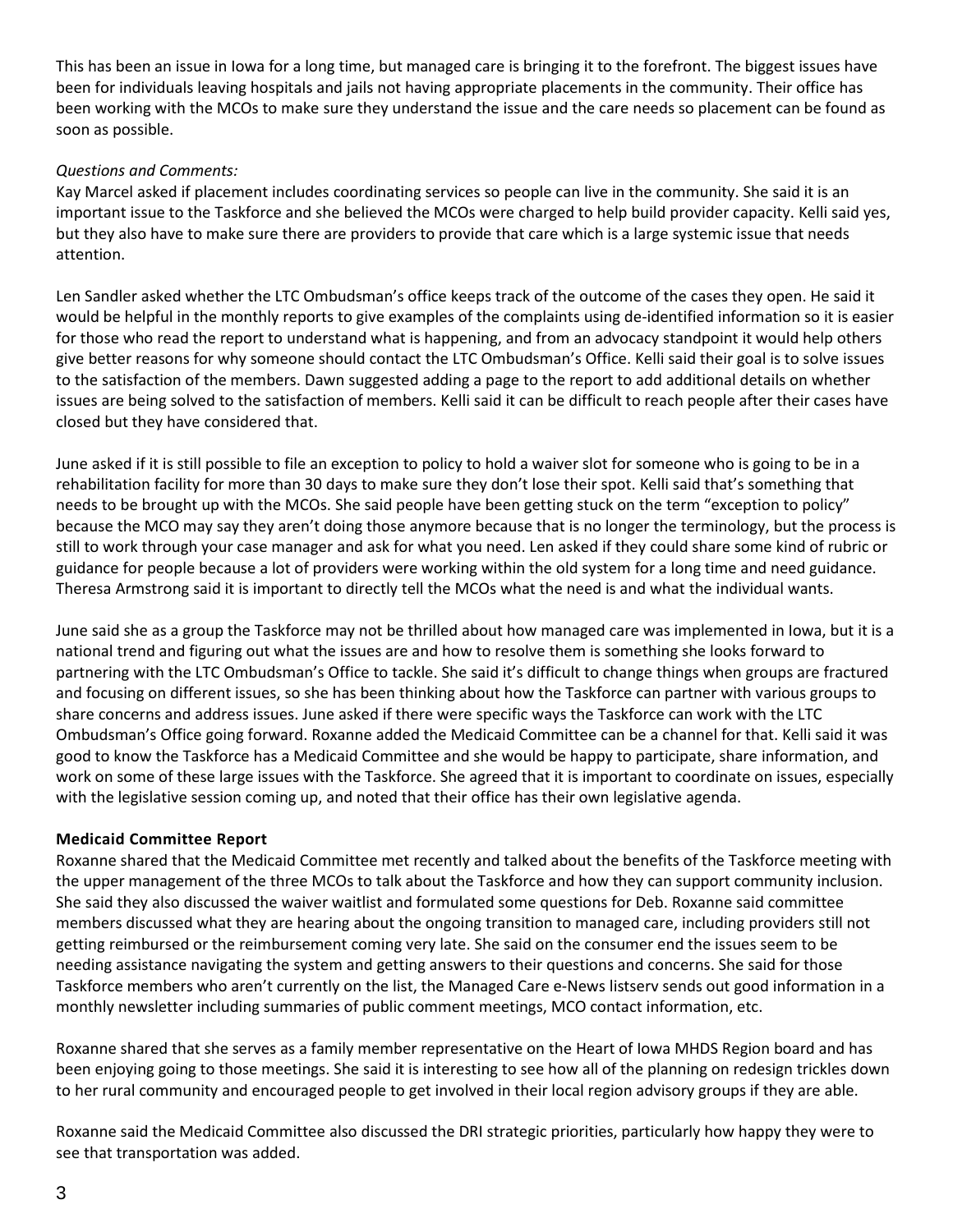### *Questions and Comments:*

Kay asked Roxanne how she suggests people find out about the MHDS regional boards. Roxanne suggested contacting the region's CEO for details.

Dawn said she thinks the advocacy community has been struggling with developing a list of key issues people are experiencing related to managed care. She said it's a good idea for the Taskforce to meet with upper management from the MCOs, and added that IDAAN will be meeting with a small group of legislators after the election to discuss this issue as well. She said there will be representation from the Taskforce at that meeting as well as other key disability and aging organizations. Dawn said there is a public meeting planned for November  $14<sup>th</sup>$  in Coralville that will have representation from all of the MCOs. Len said the planning committee for that event is meeting soon and Taskforce members are welcome to send him issues or comments for the MCOs so he can pass them along to the committee.

### **Afternoon Managed Care Discussion**

John McCalley from AmeriGroup said when talking about the MCOs' charge to build capacity it is important to remember they are operating under the same administrative rules as the previous system, as well as the same amount of funding, and same rate and waiver caps. He said those rates and caps are the building blocks for expanding the provider network. He said their provider network has as many HCBS providers they possibly can, based on how many exist in the state. He said when he lobbied for the AARP 15 years ago it was an even bigger issue and about 70% of older adults were being served in nursing homes compared to 30% now. He said the build is happening but it is gradual.

John said he is interested in working with some of the more progressive nursing facilities and ICFs/ID who are interested in moving people back into the community and looking at how it would be possible to incentivize providers to do so, and if it helps them save money, how can that savings be shared? He said he believes this was the vision the state had in mind when they brought managed care into Iowa; not to deny services, but to figure out different and better ways of providing them. However, without additional funding it isn't as straightforward as that.

He suggested in addition to the Taskforce working with the Ombudsman's Office to look at opportunities to work with DHS to reformat the whole LTSS state plan amendment. He said the current plan is in place until the end of 2017, and the MCO contracts with the state say that they can't do anything to change the fundamental structure of Medicaid services in Iowa until 2018. He said at some point DHS is going to have to put together a state plan amendment and that would be a good venue for the Taskforce to offer suggestions on how to better serve individuals with long term care needs.

### *Questions and Comments:*

Kay Marcel asked about providers threatening to pull out of managed care if they aren't adequately reimbursed and what MCOs and the state are doing to address that. John said AmeriGroup is working everyday on addressing a large list of systemic issues and issues with how AmeriGroup is configured to respond to the issues providers are having. He said it is easiest for consumers who are having problems to go right to an AmeriGroup case manager who can work to resolve the issue directly with providers and it is easier to work on each specific issue as it comes up because all of the cases are different and will go through the system differently.

Dawn said she attended a meeting a few months ago and it was discussed that the claim that 88% of providers were paid included partially paid claims. John there is a subset of providers who have decided not to go through accreditation but want to contract anyway, but because they decline to pursue accreditation they are only reimbursed 90% of the rate per the contract with the state.

Michele Meadors said she recently attended a summit for direct care workers that was hosted by IDPH and John was the only representative from an MCO in attendance, which was noticed and appreciated. She asked how the money appropriated for Medicaid is divided among the MCOs, and how the large influx of people hired by the MCOs several months ago are being funded. John said all of the MCOs are paid a capitated rate based on the mix of enrollees and IME manages who is enrolled in each through an auto-enrollment process. He said initially the enrollment was roughly equivalent and their capitated rate is based on that, however in the last few months membership has shifted so the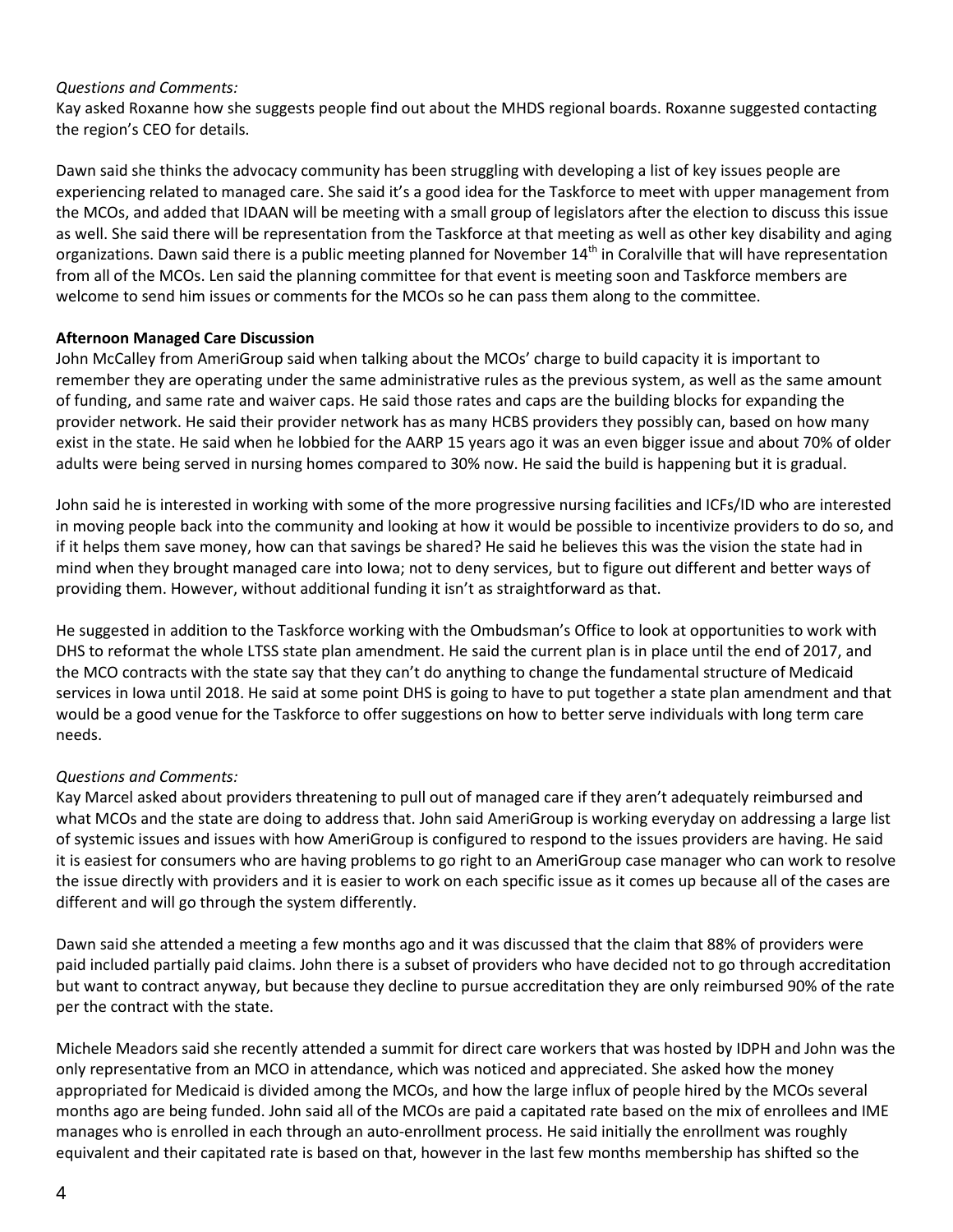rates are a little different. He said it's the same money that funded the system before and case management, HCBS, etc are all paid out of the same funds they were previously. He said the MCOs were given latitude on how to structure case management but there are still guidelines and ratios. AmeriGroup structured their case management on the rates the state required with money that would have previously gone to county case managers.

Frank Greise asked if AmeriGroup has case managers assigned to each facility and whether those case mangers explore other options for community living with people. John said AmeriGroup's case managers do work with people in facilities and have the same contact someone in the community would. He said they have to work together with the facility staff so they aren't duplicating effort or interfering, and part of setting up the plan of care is determining the level to which a person is interested in transitioning out and setting up services in the community.

June asked about people who are in a facility for so long they lose their waiver slot. John said that is a level of care determination that rests with IME and all AmeriGroup can do is make sure their case managers get in there with the paperwork and that gets to the maintenance care workers so the process can be as seamless as possible. He said that is all set up by the level of care process IME has established. He added that there is a standing weekly meeting between the three MCOs and IME that is focused on trying to unwind that issue and a few other level of care issues controlled by IME.

## **Disability Rights Iowa Voting Site Accessibility Monitoring** – *Katie Vande Vorde*

Katie Vande Vorde from Disability Rights Iowa said DRI hasn't focused as heavily on voting site accessibility this year and explained there is a waiver program for places that can't meet the accessibility requirements put forth in the Help Americans Vote Act but in 2012 there was only one application and this year there were none. She said they do still respond to issues. She said they will be sharing a post-election survey to collect people's experiences voting. She said DRI focused more on caucus accessibility this year as they feel it is a bigger issue, and worked with a few clients looking for interpreters and responded to other accessibility issues. She said DRI sent letters to both parties on accessibility and processes for requesting accommodation. She said caucuses are difficult because they are considered private clubs by the parties so are not required to adhere to the same accessibility standards.

Katie shared that they have also been focusing on specific voter rights issues and have been hearing a lot about guardianship and voting. She said there is a misconception that if you have a guardian your right to vote has been taken away, but that is not the case. She said they wrote a letter to the editor and an educational letter to members of IACP on this issue. She said they see this issue come up a lot when people are in facilities. Katie said they have a meeting with the Secretary of State's office after the election to talk about the accessibility of the online voter registration process. She said they think absentee ballots should be available electronically so people can receive and fill out with assistive technology, and then print, sign, and submitted by mail. She said Louisiana recently passed legislation to do this in June and it is based off a system that is already in place for overseas military to receive their ballots electronically.

Katie shared that the Long Term Care Ombudsman's Office did a great packet on voting for people in facilities and the Secretary of State also has good information on voting for people with disabilities. Katie shared she will be working the polls on election day and was disappointed that the Polk County training didn't include accessibility issues. She said another issue they will be talking to the Secretary of State about is poll worker training as they have been hearing from the national DRI network that poll workers sometimes don't know how to use the accessible voter booth.

She added another worry is voter assistance in Iowa. She said an individual can have anyone help vote aside from their employer or union representative. She said in Iowa there is a rule that they have to sign an affidavit and that seems a little intimidating of a process.

Katie said they encourage people to share issues with them if they arise on election day.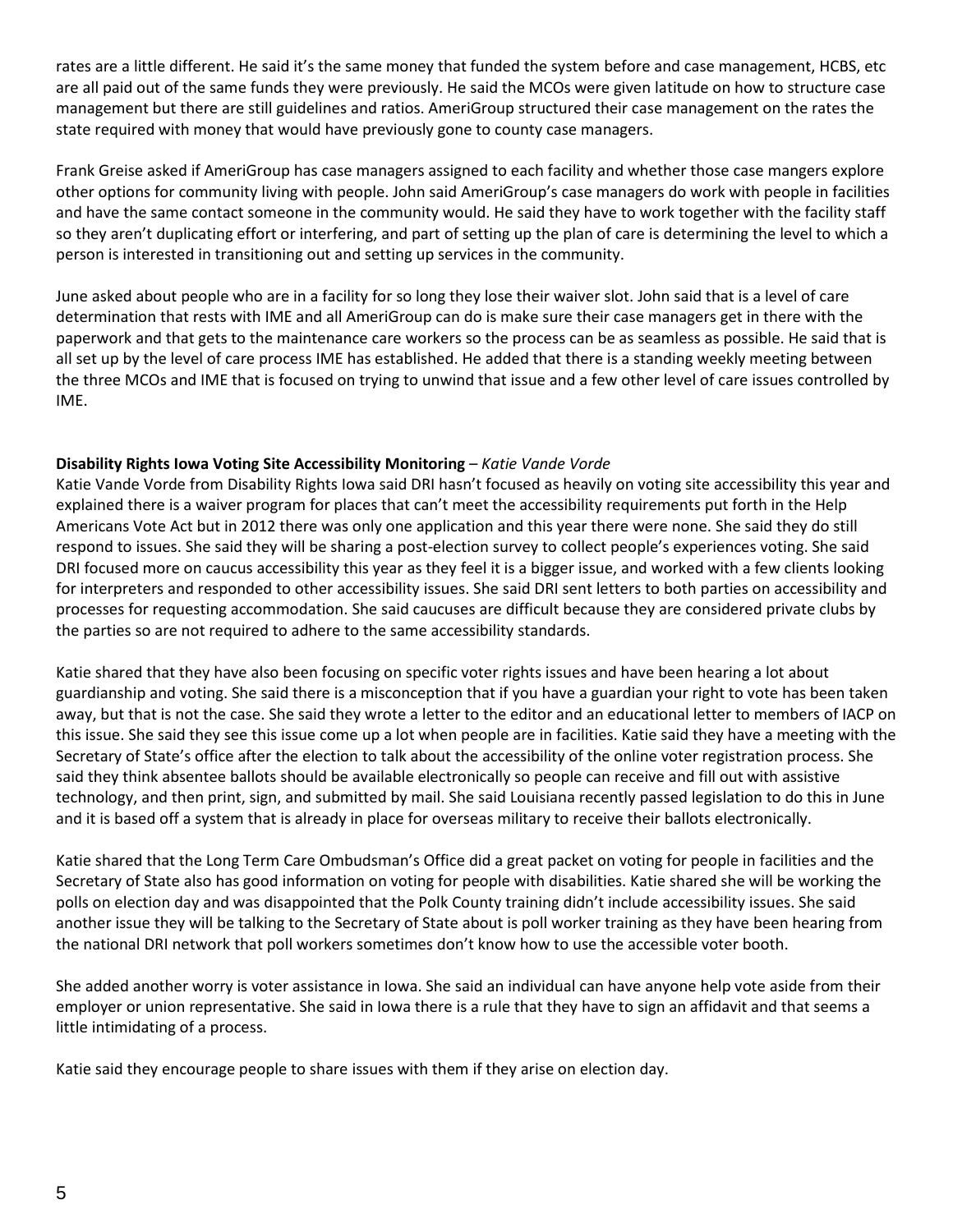## **Executive Committee Report**

Hospital Issue: June brought up an issue she and Mary Roberts have been in contact about and have brought to the attention of the LTC Ombudsman's Office. Mary brought to June's attention that there are people in the hospital who social worker's etc are having difficulty discharging because the family and/or provider they live with were not able or willing to take them back because of behavioral concerns. Mary provided a few de-identified scenarios about the issue to June and in some cases individuals were residing unnecessarily in the hospital for over a year. The other side of the issue is a business one because Medicaid was denying payment to the hospital because they no longer met the level of care for that setting. June said they have also connected with DRI who communicated they would take on individuals cases if people contact them.

Strategic Priorities: June said the Taskforce has typically finalized priorities in January and emphasized the importance of coordinating with other groups who are working towards similar goals. She said in the past the Taskforce has come up with priorities as a large group and then tried to fit them into committee work, and proposed this year the committees first discuss what priorities they would like to focus on based on the interest and expertise of the members instead and filter back up to the group rather than the other way around. Dawn suggested Taskforce members send other groups' priorities they come across to Caitlin and suggested the executive committee discuss further so there is a starting point for the discussion in January.

## *Questions and Comments:*

Linda Kellen from the Department of Inspections and Appeals shared that on September  $1^{st}$  rules went into place for 150 subacute beds and they have had one provider apply though they were expecting way more. Dawn asked if that could be because of the difficulty providers are having with reimbursement. Bob Bacon said he knows of at least two people who were staying long term in a hospital setting who were transitioned through MFP. He said it's important to make sure there are appropriate behavioral supports available to help people in the community. He said it's absolutely a systemic issue that needs urgent attention.

Michele Meadors said there is not only a shortage of providers, but there is an issue with licensure of CNAs where they can only be certified if they work at least 8 hours in a nursing home. Linda Kellen said she was not sure about that but would check and get back to Michele.

# **State Agency Reports**

Kim Barber, Department for Blind: Kim shared that the Iowa Commission for the Blind selected Emily Wharton as director of the Department effective October 1<sup>st</sup>. She said the three qualities the Commission believes she will bring to the position are that she has personally experienced living successfully as a blind person in the community, has successfully used the Department's resources to achieve her goals, and she made a commitment to provide a positive outlook and can-do attitude for Iowans experiencing vision loss. She said the Department looks forward to the positive results Emily will achieve as a state leader. She added if anyone would like to tour the Department they would be welcome to do so anytime.

Kim shared that the Department's independent living program currently has four teachers statewide, which is a significant reduction due to budget constraints. She said they are expecting to get level funding from the legislature this year and will do their best to provide quality services with what they have. She said their field staff currently have about 100 people on their caseloads and travel a significant amount to cover the whole state. She said they serve individuals with severe vision loss or who are blind with both state and federal funding. Kim shared that last year their independent living program served 675 individuals. She said feedback is solicited from all of the people served and last year about 100 individuals responded to a survey about the services they received. 91% of 100 of the respondents said they maintained or gained independence as a result of the services and 92% reported they do feel better about their future since taking their training. She said they were glad to get this candid feedback, and hope in the future to get higher response rates.

### **Taskforce Member Reports**

Harry Olmstead shared that Iowa City received an ID Action Grant to help individuals with disabilities access voting stations and they have received strong support and press in the community and solicited quite a few volunteers.